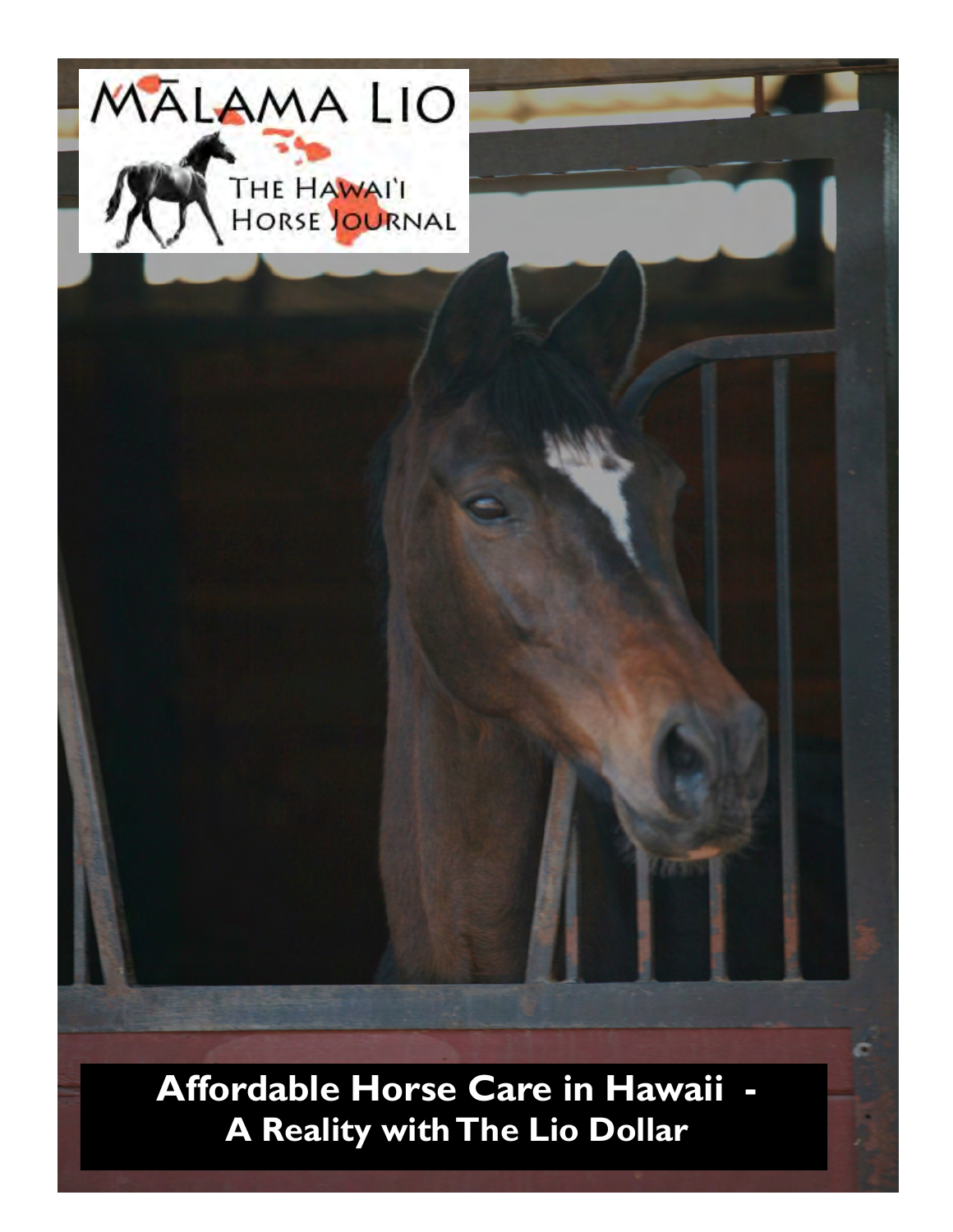## *All gone? Can't find a copy of Malama Lio at your local feed or tack shop?*

Online subscriptions are free at:

## **www.malama-lio.com or www.hawaiihorsejournal.com**

*Mālama Lio: The Hawai'i Horse Journal* is *Hawai'i 's* ONLY statewide horsemen's publication distributed in both print and electronic format.

*DISTRIBUTION*: Published quarterly and distributed online at www.malama-lio.com, and in a print version in feed stores, tack shops and other outlets in Hawai'i.

*SUBCRIPTIONS*: Free electronic subscriptions are distributed by e-mail. Visit www.malama-lio.com

First-class mail: \$24.00 per year (Four issues). Send name, address, and a check made payable to *Mālama Lio* to the address below.

*CIRCULATION*: 2,100 print and email subscribers.

*NEWS & ARTICLES*: We welcome your Hawai'i related news, letters, articles pictures and event results, which may be edited for content and space. The publisher will make every effort to ensure accuracy in printed material, but assumes no responsibility for any claims made in advertisements, nor for the opinions, statement of act, or advice offered in articles contained herein.



*Mālama Lio* is a former member of American Horse Publications, and has been recognized by AHP for excellence in equine publishing in 2008 and 2009.

**MALAMALIO** 

**HORSE JOURNAL** 

*Publisher & Editor*: Laurence Todd Email: editor@malama-lio.com Malãma Lio: The Hawaii Horse Journal P.O. Box 91984, Pasadena, CA 91109 Phone: 626.319.2443

© 2008-2016 *Mālama Lio: The Hawai'i Horse Journal*. All rights reserved. Please contact the publisher for permission to reprint contents.



## **CONTENTS**

PUBLISHER'S DESK 1

We've been gone for a while....thinking, pondering on the range, "What else can we write about that will impact our community?" How can we prepare our horse community for the next generation of horse owners? Now, there's a thought. How can we make horse ownership more affordable? What's needed? Who can help? Better yet, how much of Hawaii's horse community's dollars are in circulation? Or maybe the better question is, How much of our dollars stay in circulation in our community? We think we found the answers to these questions and a solution with the invent of the Lio Dollar.

The Lio Dollar is a currency system with one mission in mind - keeping our horse dollars and cents in our community….for as long as possible. Let us know what you think.

**LIKE "MALAMA LIO" ON FACEBOOK December , 2015 Post: (Buy Locally and Support Hawaii's Feed and Tack Stores)**

**"Tack stores, we take them for granted - hoping they have what we need regardless of season or dire emergency. On an island, our needs and wants are increased tenfold, understandably. But in today's economy, especially with the convenience of social media, it's becoming harder and harder for brick & mortar stores to compete with on-line retailers of everything and anything equine related."**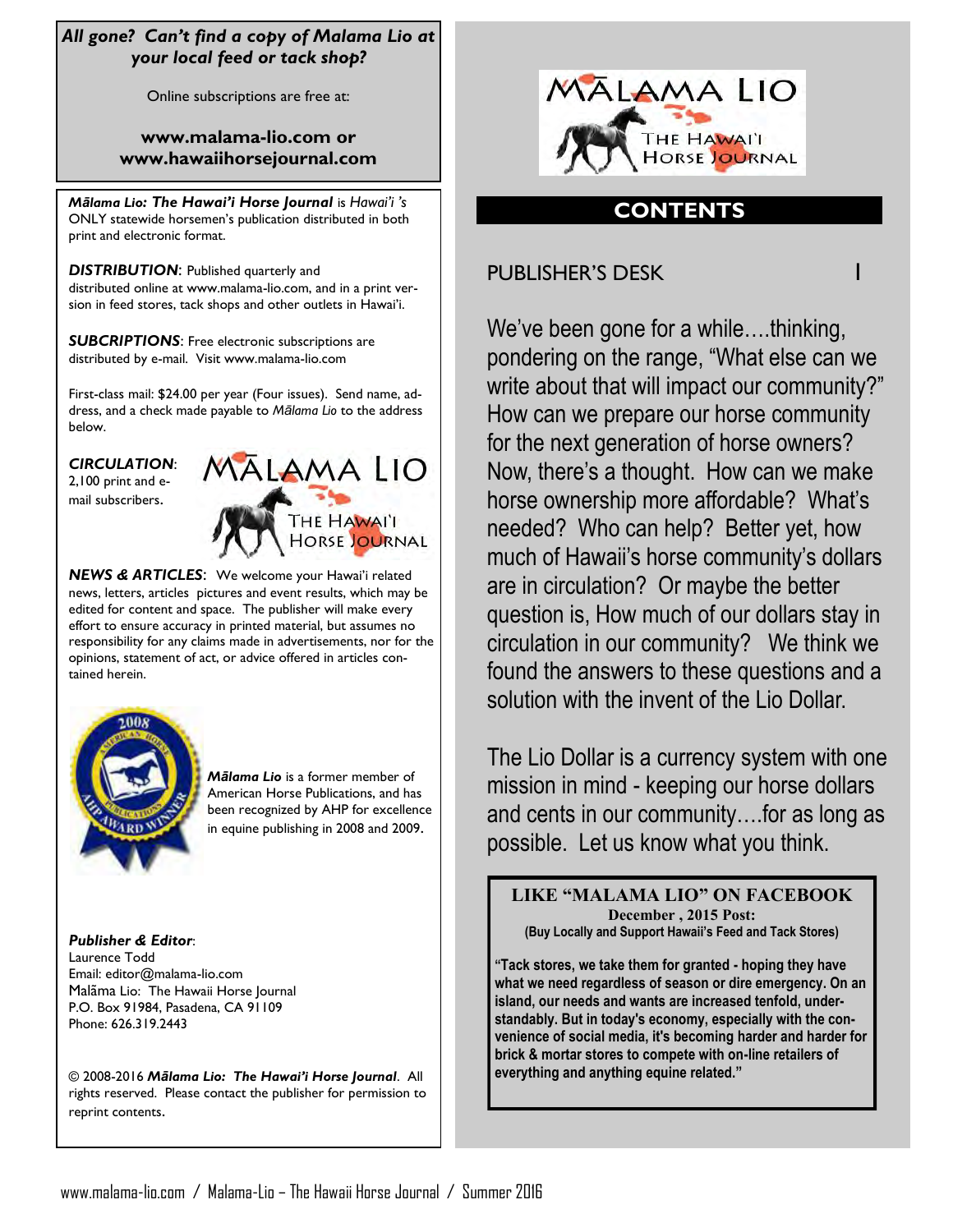# Producing More Locally with the Lio Dollar?

*Publisher's Comment***:** Hawaii needs a feed mill and many other locally produced products. Our horse community is a village of knowledgeable and resourceful members who are vested in our most prized possession...our horses. Let's invest in them. Literally.

 On July 4, 2014, West Hawaii Today followed up on our series of stories on the topic of bringing horse racing back to the island state with an article entitled, "Debate exists over horse racing in Hawaii'. Our motivation for bringing horse racing back to Hawaii was simple, to benefit Hawaii's horse community; namely our horses. Far too many of our dollars are leaving the community and not enough is coming in to keep us growing. Horse racing would help solve this problem, obviously.

 The article exposed not just our interest in the sport but some real, valid concerns from our opponents. Will horse racing return? It's making it's way through the powers that be, but when? How long will we have to wait? We came up with an alternative that even our opponents could endorse.

 Buying local is not a new concept. We've been doing it for years. Local spending of the past has kept our community/industry alive, but it has also hindered our growth. Specifically, it has limited innovation in the industry and has allowed gaps in our local market to exist. Don't confuse this with the social aspect of our community. We have plenty of social media groups promoting and marketing our shared interests and likes, but how much of it fosters innovation? Are we better or worse off economically because of these groups?

 How much of Hawaii's horse community's dollars are in circulation? Or maybe the better question is, How much of our dollars stay in circulation in our community?

As an island state there are simply some things we can't and \$50. do locally…at least, today. For example, we don't have a feed mill thus fed supplements must be imported. Does

significant manufacturing of products specific to the horse industry exist in Hawaii? Take a look at the shelves in your local tack store…are they produced locally? Is there a segment in our industry that makes horse care affordable for every owner, regardless of economic conditions – thus eliminating the statistics of abused and neglected horses on the island?

It's time we shift the balance.

It's time we invest in a feed mill.

 It's time we invest to increase job opportunities within our industry.

It's time we invest in a Veterinary College on the island.

 It's time we invest in establishing a stable, consistent stream of funding for horse rescue organizations and other non-profit clubs and associations on the islands.

 It's time we invest in the next generation of horse owners by taking control of every segment of our community – and we can do it with the **Lio Dollar AKA "The Lio"**.

 The Lio is a simple concept – a local currency that makes sure that our money stays in our horse community…without much effort or any additional, dramatic changes by our members. Here's a tentative breakdown of how the "Lio" dollar would work:

#### **Initial Investment in Our Horse Community**:

\$500,000.00 issued in denominations of \$5, \$10, \$20,

(Continue on Page 2)